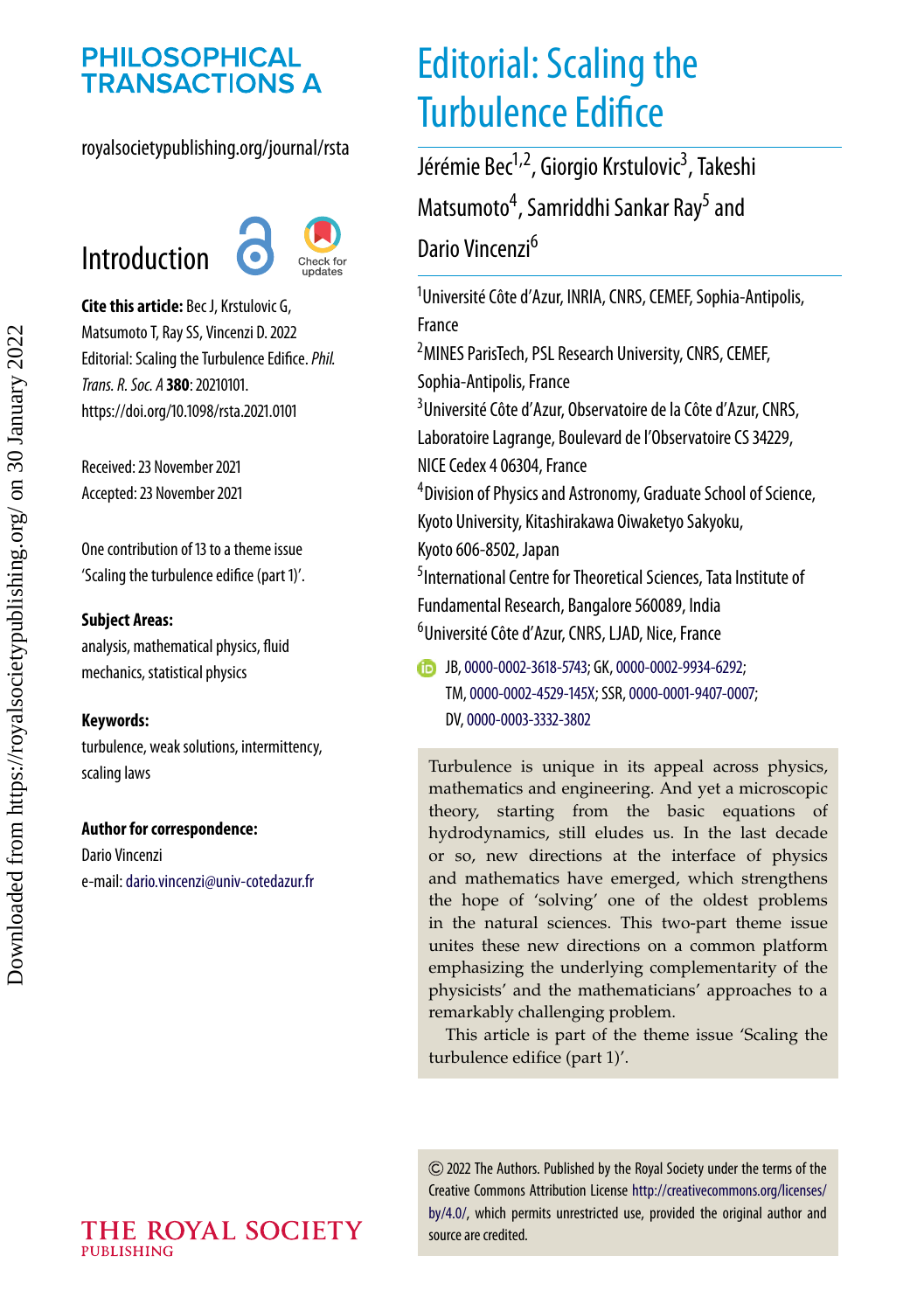Turbulence is one of those deceptively simple phenomena that is encountered every day, at every scale, but whose comprehension continues to raise challenges to both modellers and theorists. For instance, the question of the regularity of solutions of the underlying equations that govern viscous flows is one of the holy grails of mathematics: It has been much searched after and discussed, but the answer has forever remained elusive. Indeed, 'the turbulence problem' stands like an unclimbed edifice in the inter-locking mountain-ranges of the mathematical and physical sciences. In this two-part, theme issue of the Philosophical Transactions of the Royal Society A, we present recent developments made at the front lines of physics and mathematics which provide a base, in the coming years, to scale this *turbulence edifice*.

Studies in turbulence have always straddled the boundaries between mathematics and physics. Historically, attempts to construct a unified picture from a blend of two distinct disciplines have been one of the instinctive enchantments of the subject. One may wonder what stands out in these recent developments which makes such attempts more urgent now. Let us take one example. Since Richardson's [\[1\]](#page-4-0) pioneering work a century ago, it has been understood that nonlinearities in turbulence generate successive small-scale fluid motions which are manifest in an energy cascade. The average behaviour of this cascade, predicted by Kolmogorov [\[2\]](#page-4-1) in the 1940s, can now easily be checked by direct numerical simulations of the Navier–Stokes equations by using a standard computer equipped with, say, 20GB of memory. A long-standing central question, which stands within the remit of a statistical physicist, is how deviations from the average occur and what impact they have on the anomalous scaling laws of the velocity statistics. While many phenomenological models have rationalized the emergence of anomalous scaling, the underlying Navier–Stokes or Euler equations have, more often than not, little bearing on the genesis and development of such statistical theories. Recently, however, while resolving what is known as Onsager's conjecture [\[3\]](#page-4-2), mathematicians have also created a concrete model for such small-scale generation which is directly born from a weak (coarse-grained) formulation of the Euler equations, and which has a bearing on the origins of anomalous scaling. While conceptually and technically the physicists' and mathematicians' approaches are distinct, the commonality of the eventual goal is telling. This example suggests that there is an urgent need to break the *language* barrier between the two fields while emphasizing the underlying complementarity of these two approaches. Indeed, some recent advances in turbulence research have only strengthened the feeling that seemingly different approaches and results are connected at a deep and fundamental level.

 Downloaded from https://royalsocietypublishing.org/ on 30 January 2022 Downloaded from https://royalsocietypublishing.org/ on 30 January 2022

This theme issue thus provides a *room* for an exchange of ideas between the two apparently parallel but fundamentally connected disciplines of the sciences. It also engages with a wider community which has looked at problems of turbulence, often in isolation. Equally enticing are some of the recent mathematical formulations that are amenable to the state-of-the-art numerical simulations that now lie at the physicists' disposal. Similarly, recent developments in physics show promise for a fresh understanding of fundamental questions related to intermittency and broken scale-invariance. These are the important inputs that mathematicians seek when they attempt to construct weak solutions of the Euler equation which display tell-tale signatures of turbulence. Physicists are therefore now in a unique position to ally with mathematicians through state-of-the-art numerical simulations and fine-tuned experiments to uncover a wide range of singular solutions and probe emerging statistical properties. This is especially true with fine-scale measurements at large values of the Reynolds number where the bridge between Navier–Stokes and dissipative Euler solutions may not be as fanciful as was once believed. If we succeed, let us hope that we are on the cusp of a significant breakthrough in solving the turbulence problem.

One of the challenges in bridging the physical and mathematical approaches lies in the definition of the averaging procedure. Indeed, while the statistical theory of turbulence is based on the notion of ensembles averages, the existence of a stationary measure for the threedimensional Navier–Stokes equations remains an open question. In the first paper of Part 1, De Lellis and Székelyhidi Jr. review how weak-convergence techniques and convex-integration methods can be combined to overcome this difficulty. The crucial role played by weak solutions in turbulence theory is also the topic of the review article of Mazzucato, where weak solutions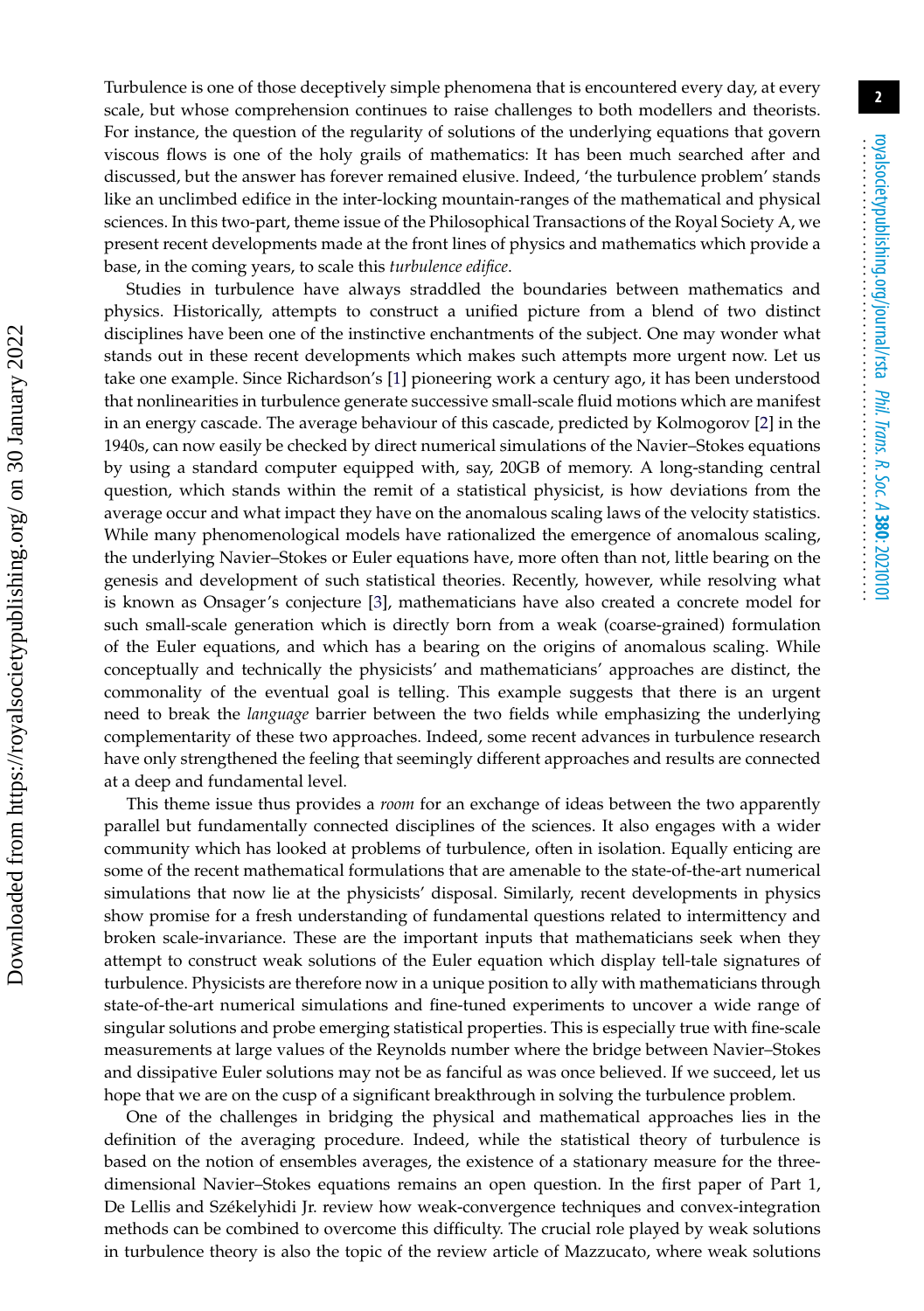**3**

are used to construct examples of the dissipative anomaly in passive-scalar transport. The phenomenon of the dissipative anomaly is then further investigated by Eyink, Kumar and Quan in the context of wall-bounded turbulence. In particular, regularization-group methods *à la* Onsager are used to derive a deterministic version of Prandtl's relation between power-law scaling of wall friction and power-law profiles of the mean stream-wise velocity. When a flow is confined to a bounded domain the study of weak solutions requires a suitable weak formulation of the boundaries. This approach is presented in the article of Bardos and Titi, where regularity results for pressure in weak solutions of the Euler equations are proved in the case of a bounded domain with curved boundary.

Functional integration approaches to the statistical theory of turbulence are reviewed by Ohkitani. The focus is on the Hopf equation for the characteristic functional of the velocity field, and the Burgers equation is used to exemplify the techniques discussed in the article. It was mentioned above that, together with analytical approaches, numerical simulations play a fundamental role in the study of the statistical properties of turbulent flows. In their article, Buaria, Pumir and Bodenschatz use direct numerical simulations of high-Reynolds-number isotropic turbulence to examine the statistics of strain and investigate the physical mechanisms that cause its intense fluctuations. Gotoh and Yang consider an incompressible velocity field, a passive vector, and a passive scalar and study how in these systems the statistics of the gradient and the dissipation rate transitions from Gaussian to turbulent as the Reynolds number is increased.

Two articles are then devoted to intermittency. Dubrulle and Gibbon show how Sobolev estimates for weak solutions of the three-dimensional Navier–Stokes equations can be used to obtain rigorous bounds on the scaling exponents of the multifractal model of turbulence. Mailybaev & Thalabard identify a statistical scaling symmetry of the Navier–Stokes equations that holds in the inertial interval of a turbulent flow and restores the scale invariance broken by intermittency.

The existence of statistically conserved quantities and the associated scaling laws play a fundamental role in turbulence theory. Shavit, Vladimirova and Falkovich study the origin of the statistical scale invariance of the Kolmogorov multipliers in a family of models that connects wave-free incompressible flows to resonantly interacting waves. Panickacheril John, Donzis and Sreenivasan examine the laws of decay of kinetic energy for a variety of initial conditions and identify the necessary criteria for the observation of a power law. The article of Benzi, Castaldi, Toschi and Trampert concludes Part 1. It is shown that in a shell model of turbulence the temporal evolution of the kinetic energy consists of a phase of linear growth followed by abrupt avalanchelike energy drops. The scaling laws for the probability distribution of the time duration of the linear growth and the size of the energy drops are derived, and the relation between the two scaling exponents is discussed.

## The Uriel-esque approach and the Nice school of turbulence

Perhaps no one captures the spirit and soul of this issue more than our friend, collaborator and mentor, Uriel Frisch, who turned 80 in 2020. This issue is a tribute to his exceptional scientific career, with several seminal contributions in hydrodynamic and magnetohydrodynamic turbulence to his name, together with an enviable legacy of work which has ranged from the mathematical rigorous, the phenomenological, to pioneering the use of numerical simulations. Uriel was amongst the earliest to appreciate the beauty of small-scale intermittency, eventually leading to his introduction of the so-called multifractal formalism to explain turbulent fluctuations in the velocity and the energy dissipation, and its relation to real or complex singularities of the velocity field.

These went in parallel with studies of the dynamo effect and discoveries related to the central role played by helicity in transfers among scales. He was also among the first to explore the connection between the magnetic field and invariants (in a statistical sense) of turbulence. He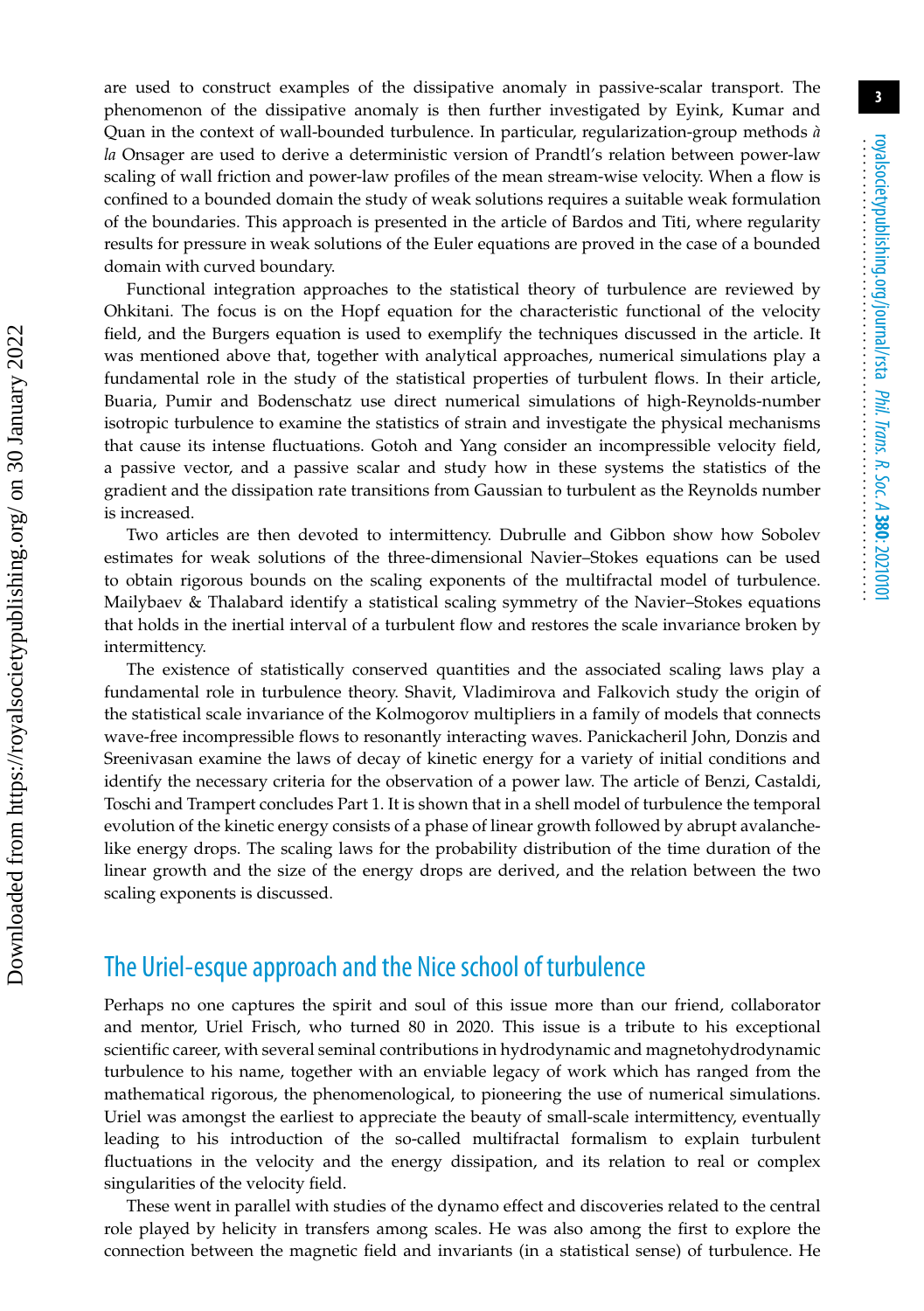**4**

made further contributions to the astrophysical community through his pioneering work on the cosmological reconstruction problem and the use of the Euler–Poisson equations.

Anticipating the power of scientific computing, Uriel has been strongly involved in the development of techniques for numerical simulation and their use in addressing fundamental issues in turbulence. Such uses and motivation led him to the invention of the efficientlyparallelized lattice-gas techniques which are guaranteed to converge to the Navier–Stokes equations. These were the precursor of Lattice–Boltzmann methods that are now widely used in both academia and industry to simulate not only idealized settings but also realistic situations with non-trivial boundary conditions.

Much less tangible, but equally important, is Uriel's lasting contribution to creating a genuinely novel hub—the Nice school of turbulence—that embodies his truly unique approach. A master craftsman of young apprentices, Uriel has served as a bridge across the generations and genres by making his beloved Observatoire de la Côte d'Azur one of the most important ports of call and melting pots for both the beginner and the expert in turbulence research. Central to the fascination which many of us share for the Nice school is Uriel's unique intellect, which seamlessly blends in discussions in history, linguistics, politics, literature, culture and the arts while figuring out complex questions of physics and mathematics. This engagement at so many levels is perhaps one of the many legacies of the Nice school of turbulence and its principal architect, Uriel.

This spirit is best captured in his widely-read text [\[4\]](#page-4-3) which evolved from a set of lectures for first-year graduate students. Legend has it that his lectures given in a meeting room, now called Salle Michel Hénon in the Observatory of Nice, was always full of students with some sitting in the corridor outside. The appeal of these lectures was not just his energetic and entertaining style but his distinctive use of language in putting complicated matters into words without the use of equations or figures. Those who attended the lectures must have been delighted by this approach, but his PhD students and colleagues have subsequently suffered much from being asked to follow this practice whenever discussions with Uriel become serious.

Perhaps this style is a key element of Uriel's mastery of erasure of the boundaries between physics and mathematics when it comes to turbulence. There seems to be another key element: Audacity. This is instrumental in asking a bold question or sometimes 'so what?' to assimilate knowledge of a different field. Uriel's audacity is frequently unleashed during seminars given by his own guests. It then ends up in searching together with the audience for a better explanation, in words comprehensible for both sides.

May he proceed along his quest and remain the *conscience-keeper* and dissident of our field for years to come.

### Acknowledgements

We are indebted to the authors whose work adorns this issue. We are most grateful to them for their enthusiasm for this project, when we had first reached out to them, and then for accepting and honouring the timeline that we imposed. Thank you.

We also thank our friend and colleague John D. Gibbon of the Imperial College London who suggested to us the title of this issue and our many colleagues to whom we had reached out to referee and shape the final form of the articles. We are indebted to our colleague Siddhartha Mukherjee, at the International Centre for Theoretical Sciences, Tata Institute of Fundamental Research (ICTS-TIFR), Bangalore, for making the wonderful covers, which are visualizations of a dissipative Euler flow, that embellish both these issues.

Finally, all of this would not have been possible without the support of the Royal Society Publishing and in particular the Editorial Office of the Philosophical Transactions of the Royal Society A. Specifically, we would like to place on record the help, patience, advice and leadership, at every step of the way, of the Commissioning Editor, Alice Power. Alice has been most kind and generous with her time and we are truly grateful to her. We also thank Helen Eaton and Jackie Knapp who stepped in every time we needed help.